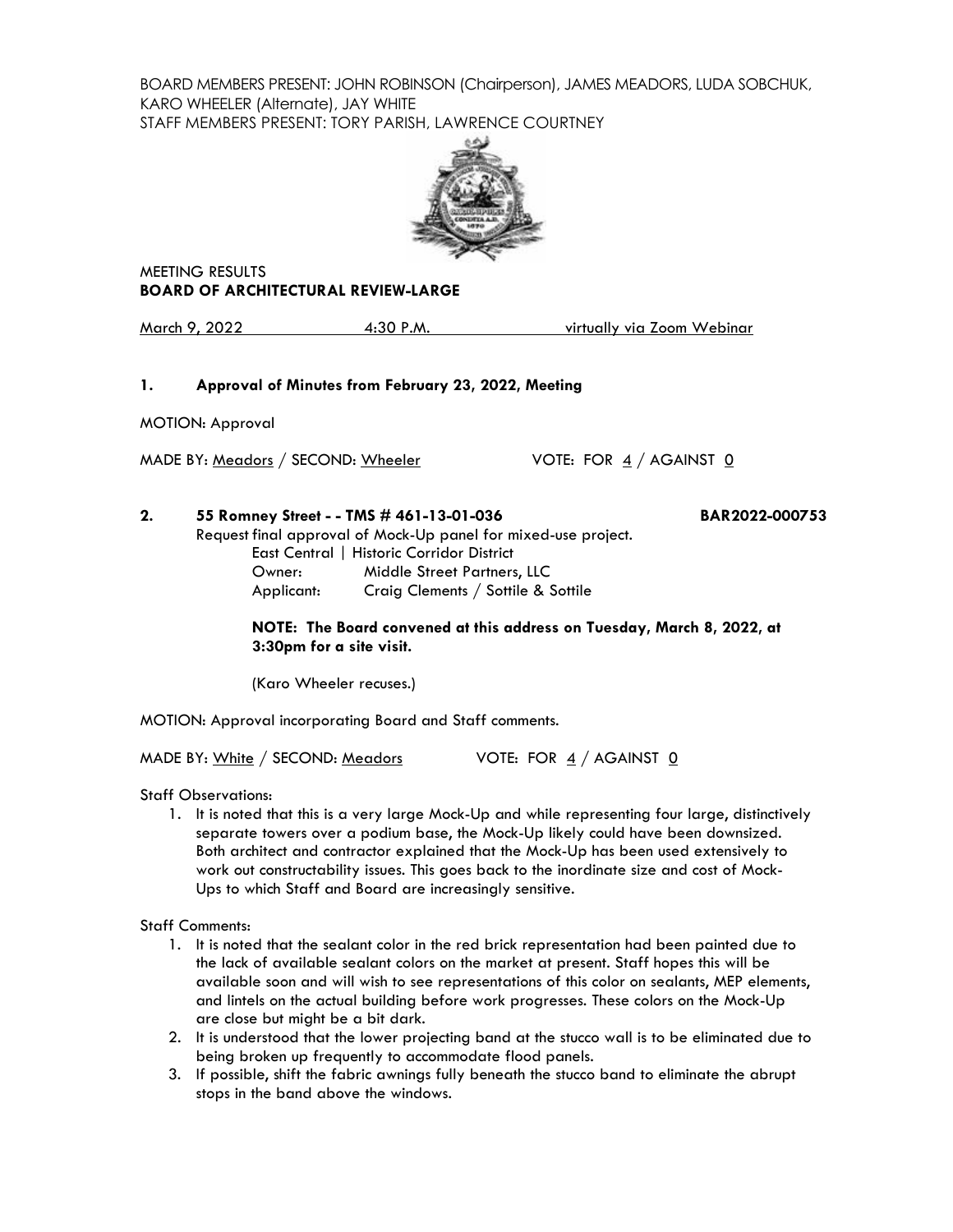# **BOARD OF ARCHITECTURAL REVIEW-LARGE**

## March 9, 2022 Page | **2**

- 4. Lipped brick should be used at the lintels over the metal portions.
- 5. It is noted that the very dark sealant used between the stucco and metal elements needs to be lighter in color to better match the stucco color.
- 6. The joint at the bottom of stucco walls needs to be restudied to allow for moisture release with a cleaner joint. This can be explored further on the mock-up and reviewed with Staff.

#### Staff Recommendation:

Conceptual Approval with Board and Staff Comments with sealant and paint colors to be reviewed in the field with Staff.

Board Comment:

- Overall execution is quite nice. Appreciate Staff's comment regarding scope and scale of the mock-up. Satisfied with Staff's comments and recommendation.
- Provide a remedy for the exposed metal at the cut edges of the flashing throughout. Bracket supporting wire mesh has unpainted and painted bolts, nuts, washers – zinc or stainless steel. Confirm material.

For full Board comments, please visit the City of Charleston's YouTube Channel.

| 3. | 77 Washington Street - - TMS # 459-13-02-004       |                                                                          | <b>BAI</b> |
|----|----------------------------------------------------|--------------------------------------------------------------------------|------------|
|    |                                                    | Request final approval of demolition of existing single house structure. |            |
|    | Rated 4   c. 1857-1869   Old and Historic District |                                                                          |            |
|    | Owner:                                             | 518 East Bay, LLC                                                        |            |
|    | Applicant:                                         | Luda Sobchuk / SGA Narmour Wright Design                                 |            |
|    |                                                    |                                                                          |            |

# **DEFERRED BY APPLICANT**

# **4. 84 & 84.5 Society Street - - TMS # 457-04-04-025 BAR2022-000748** Request final approval for partial demolition of one-story building. Not Rated | c. < 1955 | Old and Historic District Owner: GS Acquisitions LLC Applicant: Bittoni Architects / Goff D'Antonio Associates

**NOTE: The Board convened at this address on Tuesday, March 8, 2022 at 4:00pm for a site visit.**

MOTION: Approval of partial demolition as noted with Board and Staff comments.

MADE BY: Meadors / SECOND: Sobchuk VOTE: FOR 5 / AGAINST 0

#### Staff Comments:

- 1. The rear portion of the building proposed for demolition is unremarkable with no real character-defining features.
- 2. The plane at which demolition is proposed is demarcated by a marked change in brick and is a logical point for removal to the rear.

**3. 77 Washington Street - - TMS # 459-13-02-004 BAR2022-000747**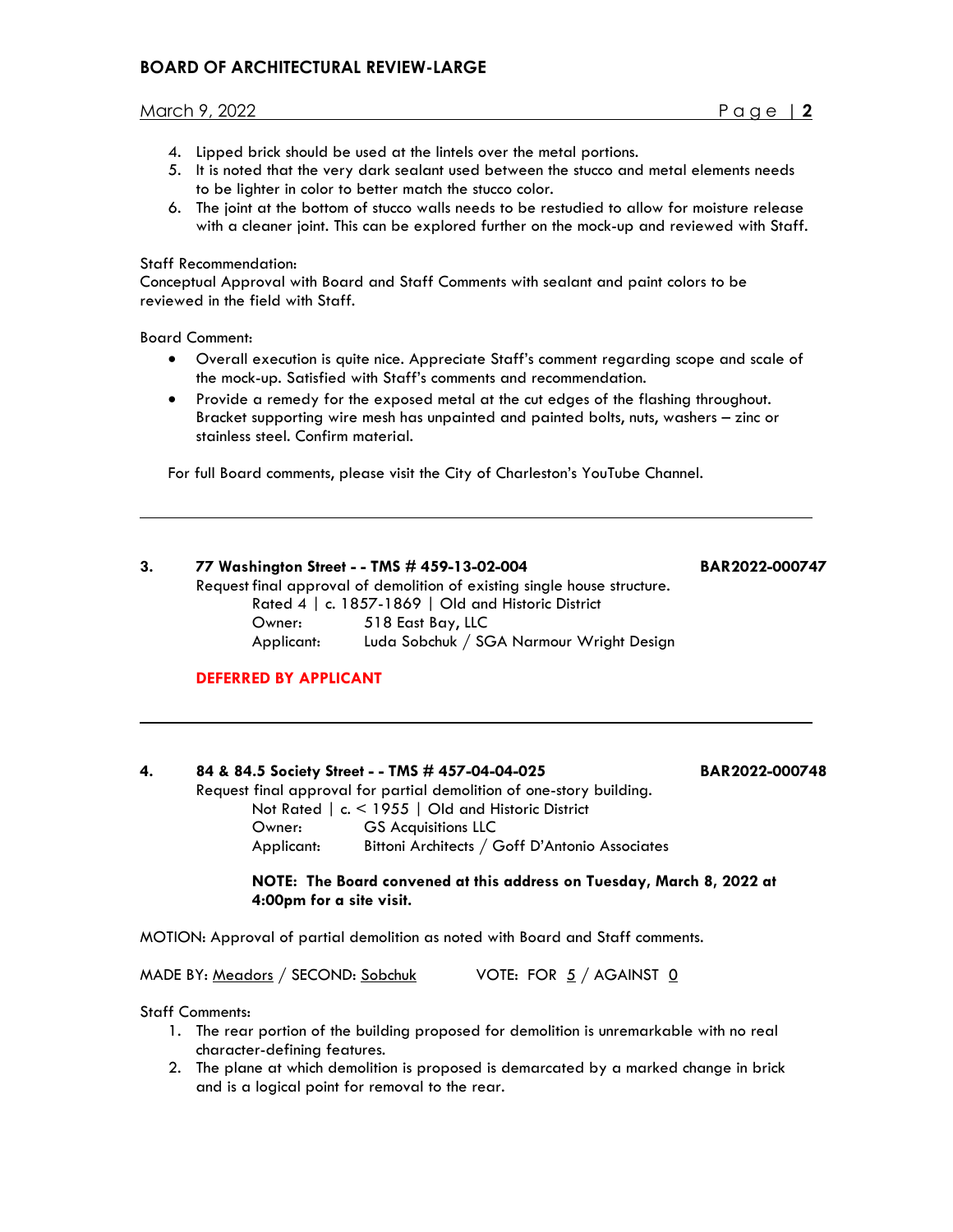# **BOARD OF ARCHITECTURAL REVIEW-LARGE**

## March 9, 2022 Page | **3**

- 3. There is a brick projection to an adjacent property wall to the east which will bear further study to ascertain what occurs behind it along the length of the wall. Regardless, it is assumed that whatever new construction is to follow can be handled for any adjusted existing conditions.
- 4. Any materials which can be salvaged and reused should be.

### Staff Recommendation:

Approval of partial demolition as noted with Board and Staff comments.

Board Comment:

 $\bullet$  As noted by Staff in comment  $\#3$ , there is a brick section that reaches out to the east that doesn't appear on the Sanborns or survey; an important detail and can be handled but shouldn't be overlooked.

For full Board comments, please visit the City of Charleston's YouTube Channel.

## **5. 29-35 George Street, 306 King Street, 84-88 Society Street - - TMS # 457-04-04-007/008/017/025/113 BAR2022-000749**

Request conceptual approval for construction of two new buildings: Building A at George Street and Building B at Society Street to include a hotel and mixed-uses incorporating a portion of the existing building.

| Height District 6   Old and Historic District |                                                |  |  |
|-----------------------------------------------|------------------------------------------------|--|--|
| Owner:                                        | Category Company                               |  |  |
| Applicant:                                    | Bittoni Architects / Goff D'Antonio Associates |  |  |

MOTION: Denial based on height, scale, and mass and general architectural direction for buildings A and B incorporating Board and Board and Staff comments.

MADE BY:  $White / SECOND: Meadors$  VOTE: FOR  $5 / AGAINST$  0

Staff Comments:

- 1. The largely underground parking is a positive for the project.
- 2. The internal driveways are a positive for this project and will alleviate vehicular traffic on the streets.
- 3. Regarding height, a finding of architectural merit and context is required. Applicant is reminded that the Board has the authority to reduce the by-right height by a half story.
- 4. Applicant shall articulate the request for architectural merit and context. As a reminder, the Ordinance, per Section 54-306, article 17, defines architectural merit as "a project that reflects exemplary architectural and urban design, utilizes the highest level of materials and finishes and contributes to the public realm, as outlined in the Board of Architectural Review Principles."
- 5. Staff does not find additional parking to be a contribution to the public realm, in regard to a finding of architectural merit and context, as it necessitates additional volume to an already large building.
- 6. The application expresses there is a request for an additional floor via a finding of architectural merit and context on the Society Street building only. The George Street building appears as seven stories however, and there is nothing in the Ordinance related to story count as only being from the front elevation. The above-ground and visible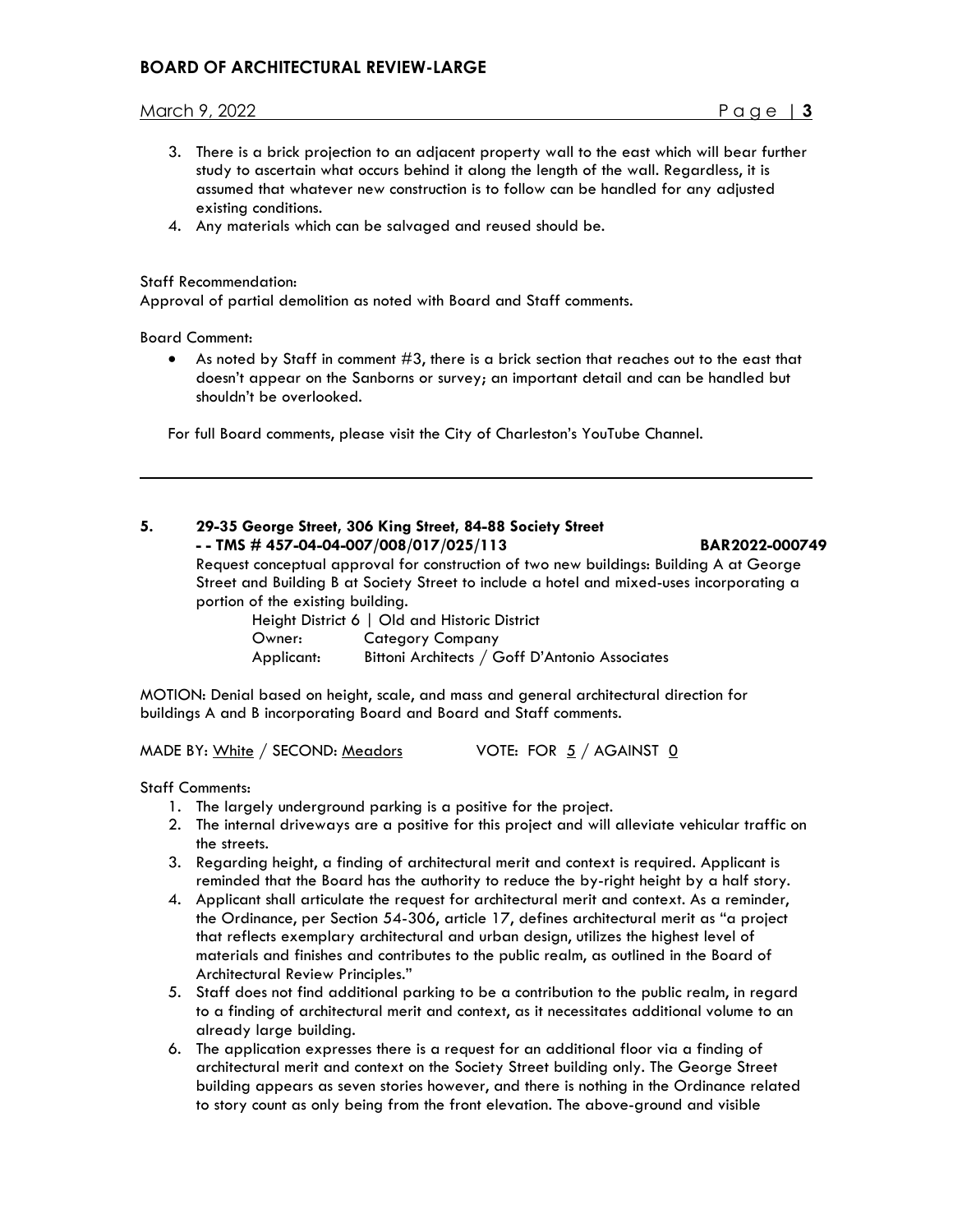portions of Building A consist of two stories of above-grade parking with five floors above it and a shallow liner building across most of the front at George Street. Staff finds that the lobby mass does not sufficiently disguise what is two stories of parking. However, the lobby mass in combination with elevation revisions to the parking portions could potentially disguise what is two floors.

- 7. Applicant's proposal requires a variance at the portion against George Street for a ground floor over 20' tall. BAR may grant up to 25' for the ground floor based on architectural merit and context.
- 8. Regarding massing and scale, the cantilevering at Building B is a reverse in tectonics and is fundamentally unsympathetic and insensitive to its surroundings and to the proposed remnant element.
- 9. The general architectural expression for the George Street building (Building A) is foreign to the block, and while it consists of an interesting interplay of horizontal and vertical elements, it's architectural language would be at odds with its surroundings. The general architectural direction for the Society Street building (Building B) of multiple expressions is likewise incompatible with its context.
- 10. The lack of a perceptible human scale at the George Street first-floor is disconcerting.
- 11. Context is to be considered as part of a finding for an additional floor based on architectural merit. The context consists of a broad range of building typologies varying in height from primarily three stories to the west and north with a similar street to street complex of five stories at mid-block and with a variety of buildings two to six stories in height adjacent and to the south. The predominate character of the surrounding buildings is of a more traditional nature exhibiting a higher surface to fenestration ratio with punched openings in heavier walls being the norm.

#### Staff Recommendation:

Denial for H/S/M and general architectural direction for Buildings A and B.

#### Board Comment:

- Understand that every application represents thousands of hours of work and thought and the Board appreciates this as well as what is at stake with major proposals such as this. Hearing Applicant state they that studied the patterns and precedents of Charleston, but it seems these have been used as a point of departure to a destination that now has very little to do with the built environment in Charleston. What comes from your studies and design appears to be two buildings that are very nearly antagonistic of historic architecture and urbanism of Charleston. Won't address request for additional height. Questioned why this is on the agenda as it is so far off the mark from what we would normally accept as a Board, in my opinion. The comments you have received from Staff are solid, and I agree with them entirely. Applicant has a right to appear before this Board, but based on what we've seen in this application, what's presented, and Staff comments, this deserves a denial, not as a punitive measure but so that the Applicant can be clear about what we expect. Doesn't deserve more critique than this.
- All said by previous Board Member is eloquent and right on the point. Don't feel that we are in a position to expand the review of this project at this time. Would support Staff comments and recommendation, public comments, and those of previous Board Member.
- Have no additional comment.
- Staff has mentioned some of the positive portions of the project with the underground parking. Two buildings could work here because there are two main elevations on George and Society Streets. Placing a plaza next to the existing building; but with everything above it, this seems overwhelming. The first massing might work if pushed back further but then adding what looks like another building mass on top or another building that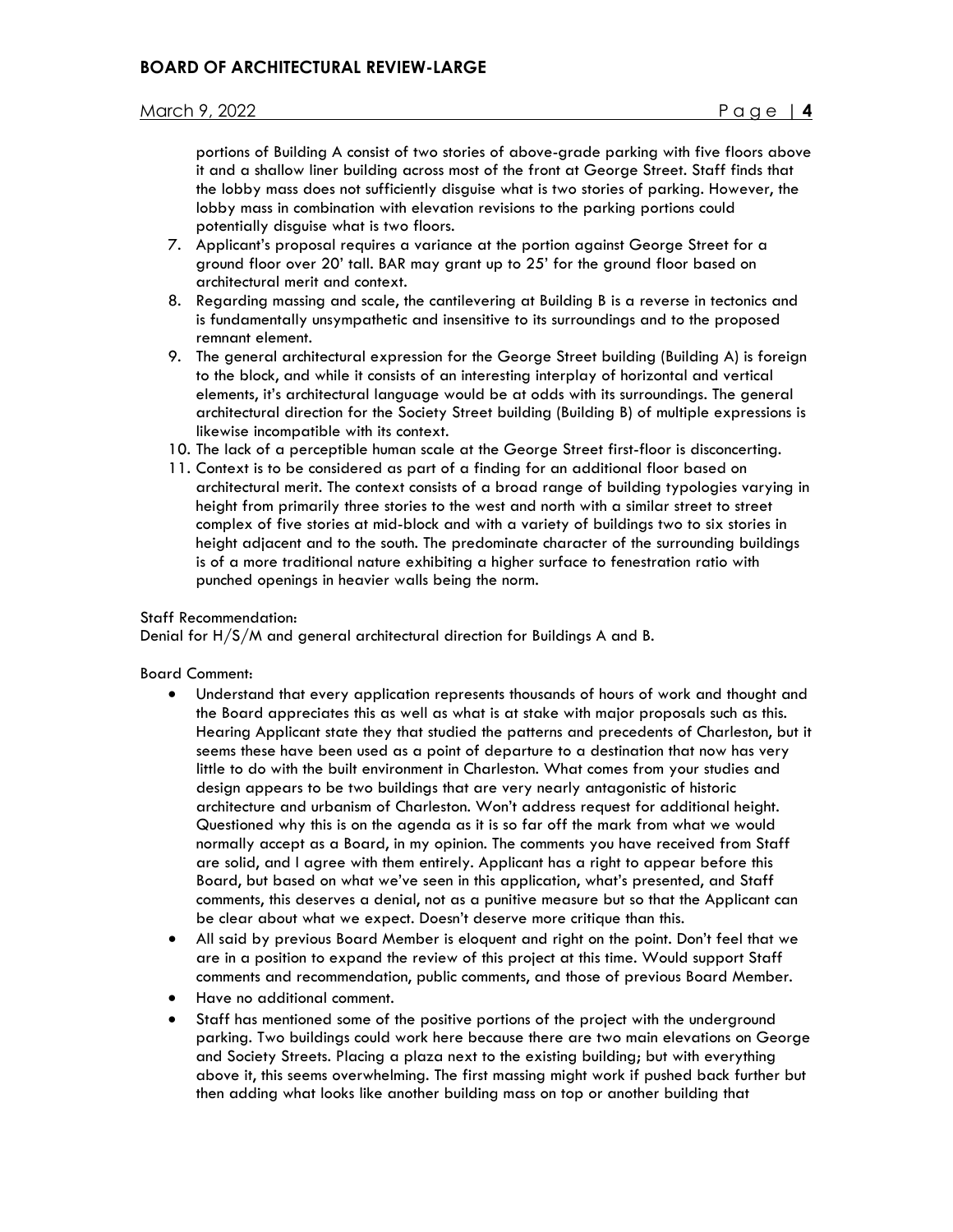cantilevers is inappropriate. Applicant has shown contemporary examples, but these were either adjacent to a very large plaza or large and open spaces. Here there is a very different context, a very narrow street. While the main facades are not facing King Street, they will probably be visible from further away because of the height. Three facades of each building will be visible and will need attention. May be helpful to really look at streetscapes of Society and George on both sides and along with a model, look at the scale of buildings, windows, patterns, proportions to study how the new building will fit. Echo that you do not need to replicate historic Charleston with this project but if choosing contemporary architecture, it really needs to reflect the scale of the immediate context. Agree with Staff comments and recommendation.

- Adopt Staff comments, but adding some additional specificity. Don't think that parking adds to architectural merit and context and agree with comment that it volumizes a large building. Also have issues with human scale and massing. Reverse tectonics are not typical here, and this is jarring to see this reversal. Would echo comment #10 regarding human scale on George Street elevation. Building needs to be less alien in the context to existing buildings around it. At the street, the building should be pleasing and parts should not need to blend in or disappear as stated by Applicant. Adopting express comments of the Board, but in regards clearly to H/S/M and architectural merit, most alarmed by the reversed tectonics.
- Cantilevered portion on Society feels extremely uncomfortable. It doesn't help to open the courtyard. Also the architectural elements on this part are contradicting each other from bottom to top.
- A denial, should the Board pass that motion, means that we would be looking for a fundamentally different approach to the architectural solution for your program. Taking all of these comments and really starting from possibly an entirely blank slate. A denial means there is a fundamental problem with development proposal.

For full Board comments, please visit the City of Charleston's YouTube Channel.

#### **6. 269 King Street - - TMS # 457-08-01-047 BAR2022-000750**

Request conceptual approval of ground floor exterior alterations. Not Rated | c. < 1888 with 1930s façade work and 1999 storefront work | Old and Historic District Owner: 269 King Street LLC / Renew Urban Applicant: Charles Kane / FORMVOID Studio

MOTION: Deferral with Final Staff Approval incorporating Board and Staff comments

MADE BY: White / SECOND: Sobchuk VOTE: FOR 3 / AGAINST 2

#### Staff Observation:

1. The proposed work involves the modification of two doors in an existing storefront which is to remain in order to accommodate two tenants on the Ground Floor.

#### Staff Comments:

1. Drawings indicate the new doors, if not reusing the existing doors, will match the existing in material and profiles.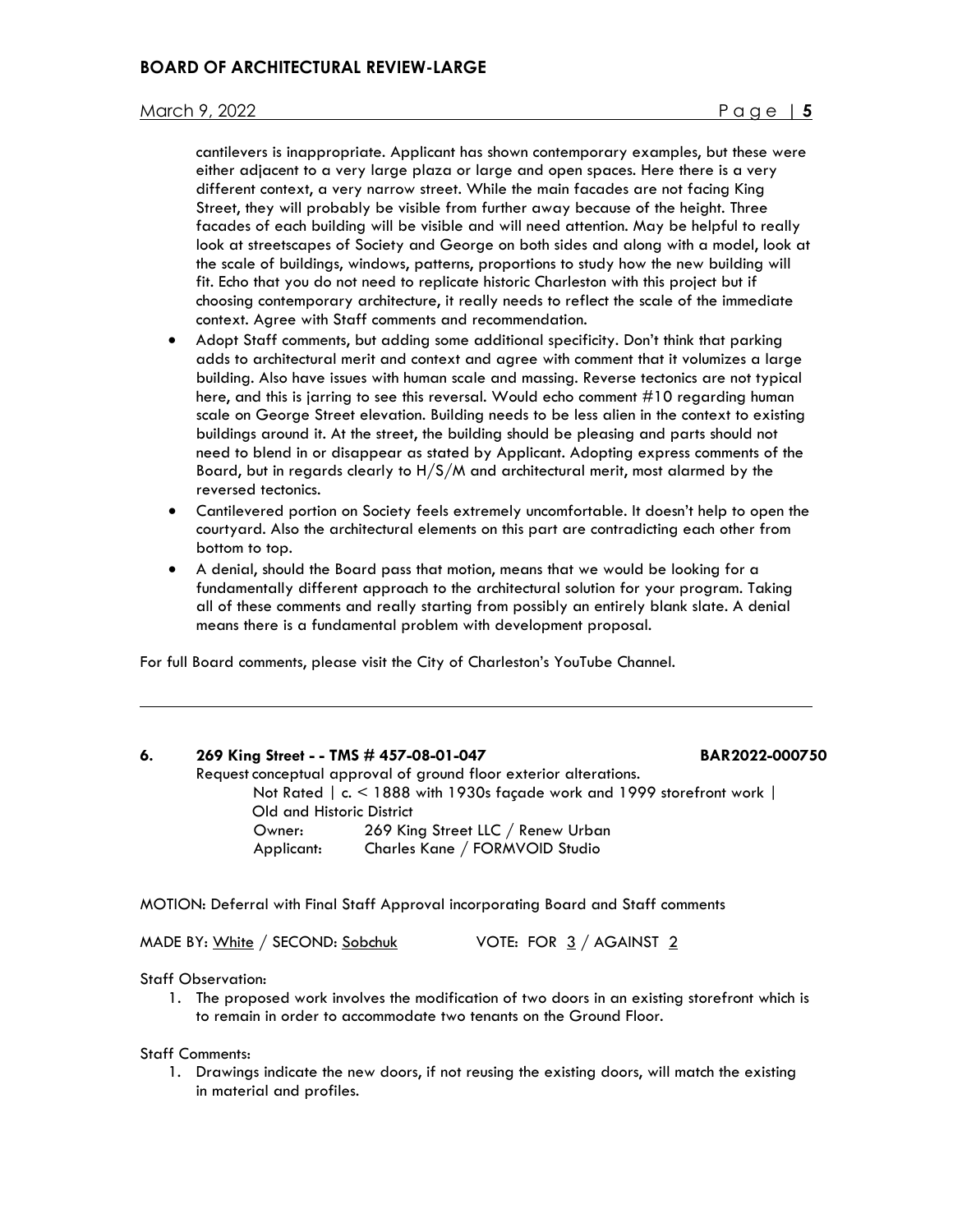2. The material to infill the areas at demolished floor areas is not specified. Applicant is to work with Staff on an appropriate material for any exterior material change.

### Staff Recommendation:

Final Approval with Board and Staff Comments with Final Review of "For Permit" drawings By Staff.

Board Comment:

- Still planning to use the main entry door and use the others as egress? Abandon the main entry? Applicant responds that the new doors are for life safety and main doors will remain.
- In opposition to the modifications to the storefront in order to create two tenant spaces.
- If we are deferring to the Efird's façade, which were highly standardized across their stores, it is unclear what this looked like in the 1930s photo. Aware a challenging issue but would be opposed to the modification without clear evidence of what the façade looked like with the Efird's renovation in the late 1920s or 1930s.
- The storefront that we are seeing is not historic. Issue is that modifications are proposed because the building's use is changing. City has recently encouraged occupancy of upper floors on King Street. Occupying those upper floors requires separate means of ingress and egress for those tenant spaces. Fitting doors in to the existing module of what is probably not an historic storefront is a sensitive approach. Comfortable with this, especially if storefront was modified in the 1990s.
- Not enough information here to know what is factual Agree with previous Board Member but not enough documentation to take a comfortable position yet. Could be a deferral for additional information.
- Agree with previous Board Member. If we know there were modifications and had documentation, would be more comfortable. Photos from the 1920s to the 1990s would help us know what and how extensive these modifications were.
- Staff has an architectural survey card from 1973 to share with Applicant.
- Such a small application to a not very old building. If fellow Board Members are uncomfortable approving this now, it is possible to defer it but send it to Staff to resolve.
- Documentation is important and must include.

For full Board comments, please visit the City of Charleston's YouTube Channel.

## **7. 89-95 Cannon Street - - TMS # 460-14-02-008 BAR2021-000767**

Request preliminary approval for construction of a new mixed-used building on Cannon Street with a variance request for the first-floor height and the construction of four rowhomes on Carrere Court.

Cannonborough-Elliotborough | Height District 2.5-3 | Old City District Owner: Stephen Ramos / Cannon Row LLC Applicant: Stephen Ramos

MOTION: Final Approval incorporating Board and Staff comments 2 and 3 with final Review By Staff of "For Permit" drawings and approval of increased first floor height as presented.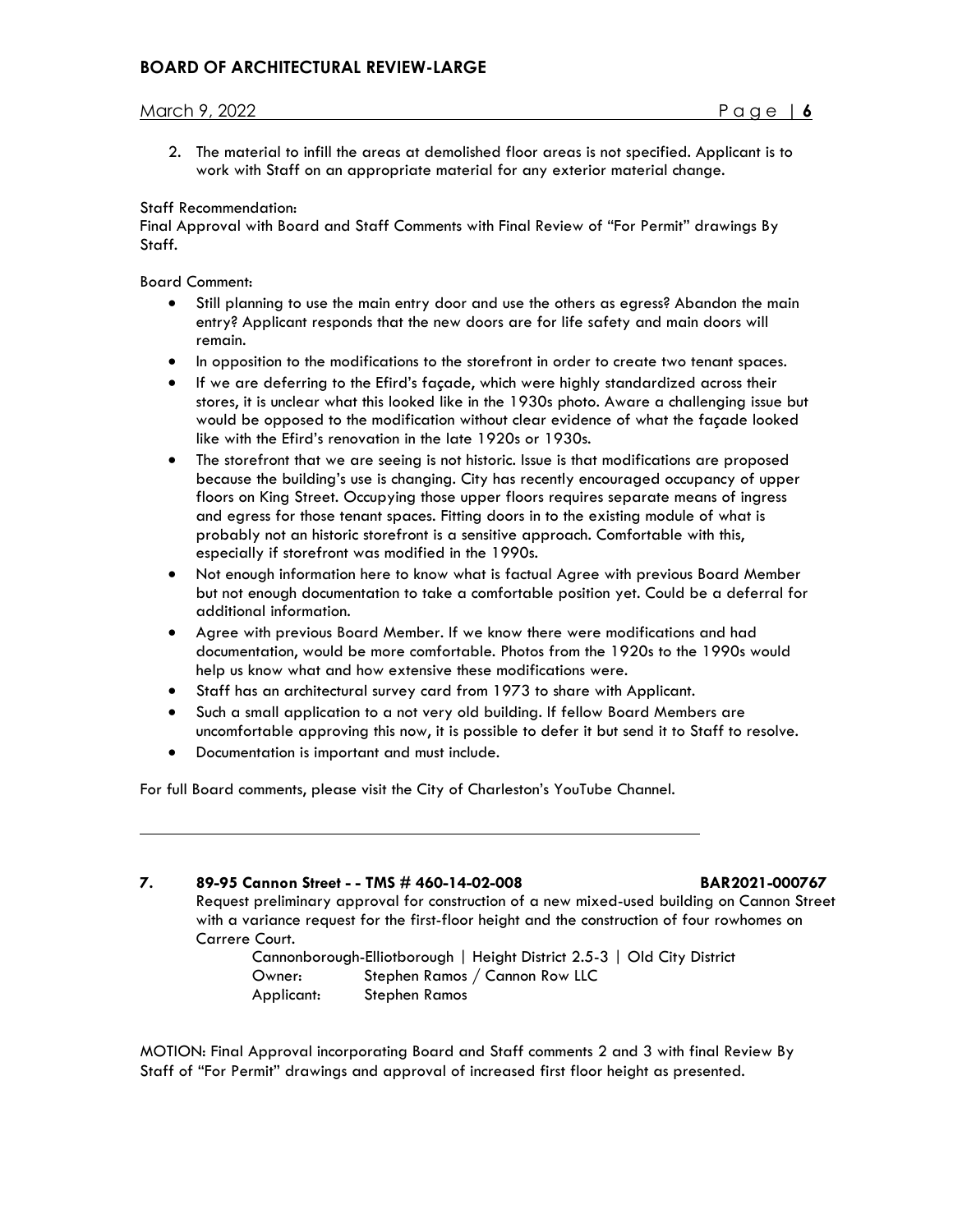# **BOARD OF ARCHITECTURAL REVIEW-LARGE**

March 9, 2022 Page | **7**

MADE BY: Wheeler / SECOND: White  $VOTE$ : FOR  $5/$  AGAINST  $\underline{0}$ 

## Staff Observation:

1. The project has changed in primarily subtle ways and continue to improve.

Staff Comments:

- 1. The only thing Staff finds any issue with involves the clearly articulated base of the building along Cannon Street where it abruptly stops at the east and west side elevations. This may occur to accommodate what is occurring at the rear of the building but this may be better handled.
- 2. The alignment of and further articulation at the rowhouses is an improvement.
- 3. There are enough details to give a good sense of the project's composition and materiality.

## Staff Recommendation:

Final Approval with Board and Staff comments with final Review By Staff of "For Permit" drawings.

Board Comment:

- Like the stucco on block, the height increase on the first floor, and the project overall. Plan to support its final approval tonight.
- Agree with previous Board Member. Raising the first-floor storefront while reducing the second and third floors works very well; a good exemplar for others dealing with this challenge. The wrapping or lack thereof at the storefront does not concern me especially in light of the images the Applicant has shared.
- Agree with previous comments.
- Agree with previous. The stucco is appropriate for this building. Height of first level is much improved. Like the turn of the storefront to the sides; appropriate and wrks well. In support.
- Agree with fellow Board Members.

For full Board comments, please visit the City of Charleston's YouTube Channel.

**8. 6 Prioleau Street - - TMS # 458-09-04-075 BAR2022-000751** Request conceptual approval for construction of two single-family buildings on a vacant lot governed by Factors Walk PUD. French Quarter | Old and Historic District

Owner: Vanderking Capital Applicant: Amber Aument

# **DEFERRED BY APPLICANT**

**9. 609 King Street - - TMS # 460-08-02-015 BAR2021-000519** Request conceptual approval for new senior living building. Cannonborough/Elliottborough | Height Districts 4 & 6 | Old and Historic District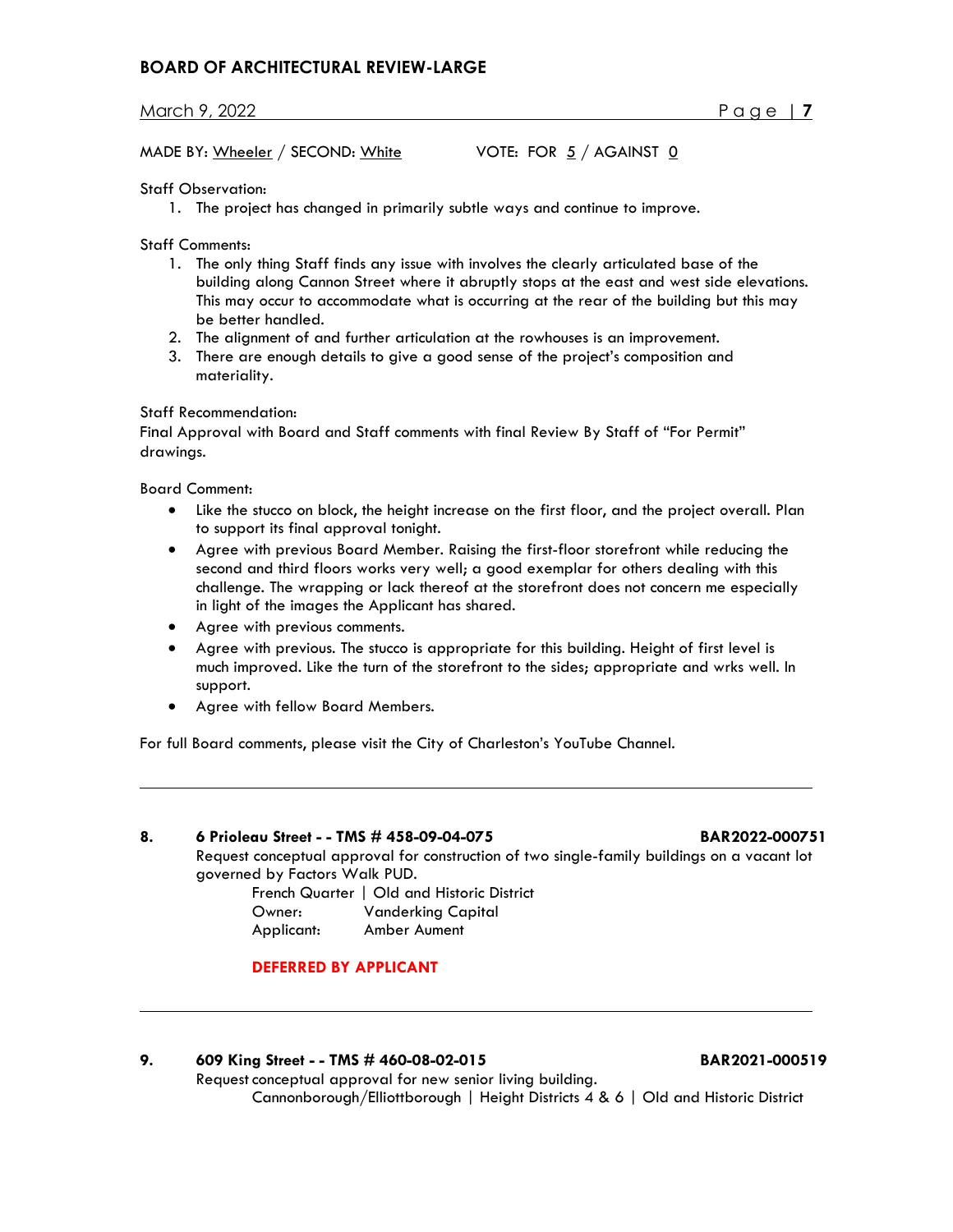| Owner:     | Evening Post Publishing Co. |
|------------|-----------------------------|
| Applicant: | Richard Gowe / LS3P         |

MOTION: Conceptual Approval for the project with partial deferral for massing of the second through fifth floor projected area north of the motor court at King Street and for general architectural direction related to the scale of elements on the northern building on St. Philip Street, and incorporating other Board and Staff comments.

MADE BY: Sobchuk / SECOND: White VOTE: FOR 5 / AGAINST 0

Staff Comments:

- 1. Regarding King Street, improvements include the alignment of the courtyard and cupola, relocation of the balconies, revision to respond to the street angle, simplification of the dormers, and employment of a single unified language and material palette. Staff suggests that the sixth and seventh floors might benefit by responding to the angles of the center portion instead.
- 2. The projected portions of the second through fifth floors towards King Street are not equal in depth in order for the south portion to accommodate the remnant building. These projections are equal in width and symmetrical in positioning around the motor court, and they should be made to match each other.
- 3. Shutters should be placed consistently, or Applicant should address the proposed placement.
- 4. At Spring Street, the proposed three-story building close to the street fits in much better with the existing streetscape. Additionally, the architectural direction is improved with the flat roof and the omission of the dormers and recessed balconies. The vehicular opening is large; however, it is set back from the street fully behind the smaller building and in reality, light will filter through the opening from the other side mitigating any concerns of it being cavernous. Provide appropriate landscaping and hardscaping to dress up the vehicular entry.
- 5. At St. Philip Street, the addition of storefront at the ground floor of the northern building is a positive. The transparency creates better engagement with the street and a good balance of surface and fenestration. While improved, there remains an issue of scale between the second-story windows and those on adjacent existing buildings. The shutters help, but this should be restudied even if reducing the window size requires the fenestration pattern to include additional windows.

#### Staff Recommendation:

Conceptual Approval for the project with partial deferral for massing of the second through fifth floor projected area north of the motor court at King Street and for general architectural direction related to the scale of elements on the northern building on St. Philip Street.

Board Comment:

- Many hours have been devoted to making this project and it has improved. Agree with Staff's comments and recommendation.
- Commend the Applicant for coming as far as they did on the King Street elevation in particular. The building is dramatically improved, and the Applicant paid attention to the Board's comments. When initially pitched as an axis from Columbus, there was much discussion about this being a marquis position. For this reason, I am ok with the monumental element in the middle as it is. Tremendously improved. Pays appropriate homage to the Orphan House without being a knock-off or replica. Agree with Staff comments regarding Sta. Philip Street and issue of scale with fenestration in relation to neighboring buildings.